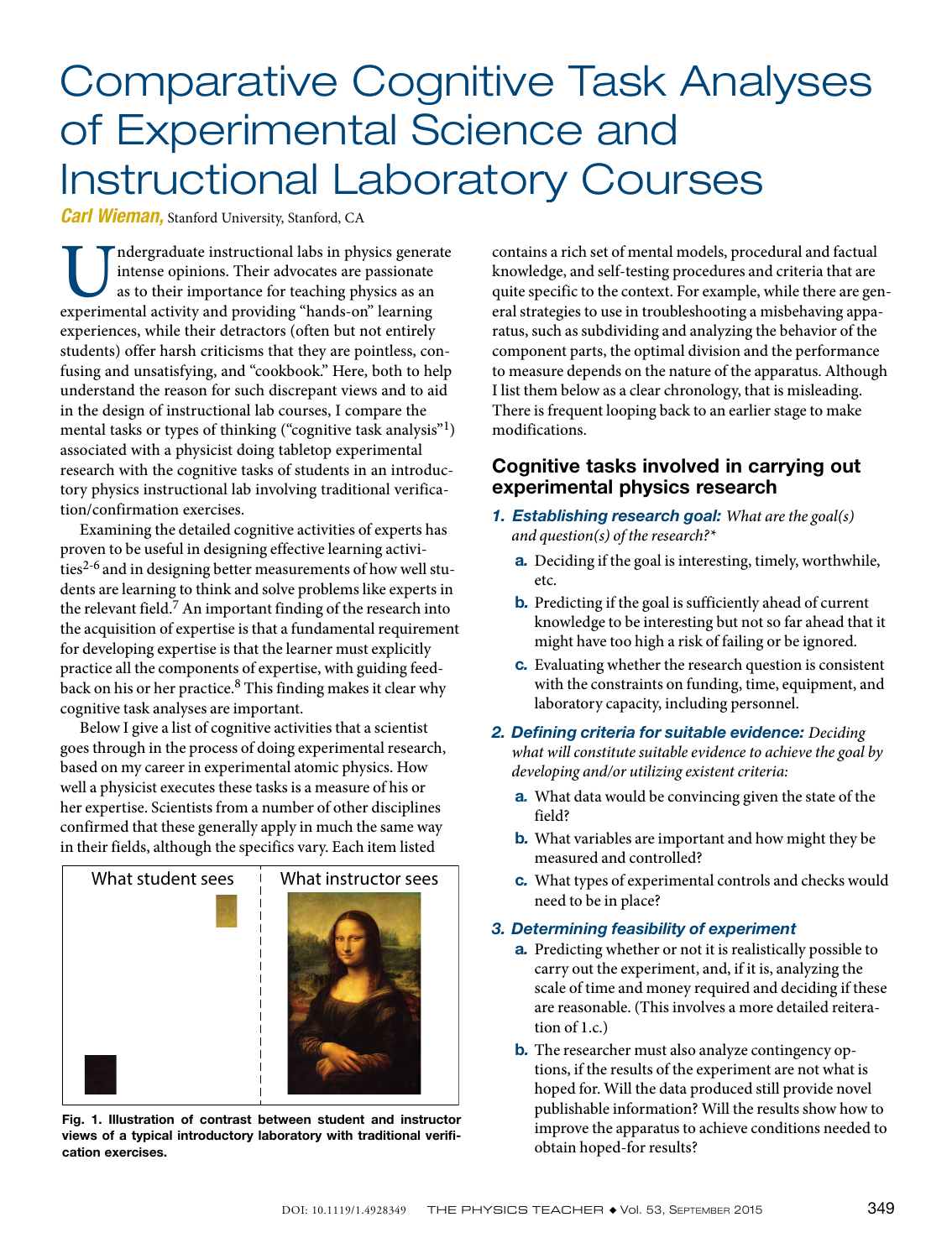### *4. Experimental design*

- a*.* Exploration of many possible preliminary designs (requires clear definition of the optimum depth of analysis of the alternative designs).
- b*.* Analyzing relevant variables that may lead to systematic errors in results and interpretation. This requires having complex cause and effect models for the experiment. (Will be repeated after measuring performance of the apparatus.)
- c*.* Finalizing the design, taking into account construction details and performance requirements of each component. Often requires bringing in additional expertise.
- d. Developing detailed data acquisition strategy: How much data to take and over what parameter ranges, how long to accumulate data in each measurement, in what order are things measured, which measurements do you repeat and how often? Deciding on required precision and accuracy: This includes deciding which quantities need not be measured. This must take into account constraints on time, clarity of results, all potential statistical and systematic uncertainties, and the importance and requirements for distinguishing between different potential interpretations of results. (This step is repeated/revised after performance of apparatus has been measured.)

#### *5. Construction and testing of apparatus\* , \*\**

- a*.* Deciding who should build the various parts and on what schedule (in-house, purchase standard parts, special construction by outside companies, etc.). Requires evaluation and application of trade-offs of cost, construction expertise, time, degree of confidence as to specific design details.
- b. Developing criteria and test procedures for evaluation of the apparatus components as they are completed.
- c. Collecting data on performance of specific components and full apparatus.
- d. Developing procedures for tracking down the source of malfunction when the individual components or the assembled apparatus do not perform as designed. This necessarily involves deep familiarity with the respective hardware and a repertoire of troubleshooting regimes that are highly specific to the field, the apparatus, and the approach being used.\*\*
- e. Figuring how to modify particular parts, or overall apparatus, as needed according to test results.
- f. Reiterate data acquisition strategy 4.d., taking into account actual performance of finished apparatus.
- g. After completion, collecting experimental data.

#### *6. Analyzing data*

- a. Modeling the data by suitable mathematical forms, including deciding which approximations are justified and which are not.
- b. Deciding on what statistical analysis methods and procedures are appropriate.
- c. Calculating the statistical uncertainty.
- d. Calculating the systematic uncertainties as needed (often already done as part of the data acquisition strategy).

#### *7. Evaluating results\*, \*\**

- a. Checking the results, when they come out differently than expected. This involves calling on complex mental models incorporating a web of cause and effect relationships, strategies for separating relevant and irrelevant information, complex pattern recognition and search algorithms. (Also usually involves extensive additional data collection, and possible modification of apparatus and redoing data collection.)
- b. Testing data that come out as expected. Identify redundant tests for possible systematic errors, being particularly sensitive to experimenter biases.

#### *8. Analyzing implications if results are novel and/or unexpected and confirmed*

a. What are plausible interpretations or new theoretical or experimental directions implied by these results?\*

#### *9. Presenting the work*

- a. Follow standard data display procedures or, as needed, develop new procedures that highlight critical features of methods or results.
- b. Explain the work so the broader context and uniqueness of the work, the apparatus, the procedures, and the conclusions are easily understood, and the audience/readers perceive it to be of maximum interest and significance.
- *\** Requires extensive expertise in the research field.
- *\*\** Requires extensive experience with the relevant equipment.

The "Recommendations for the Undergraduate Physics Laboratory Curriculum" report<sup>9</sup> from the AAPT Committee on Laboratories lays out detailed recommendations for learning outcomes in six different areas, which are intended to help students learn to think like physicists. That report is much longer and more detailed than this, but the outcomes given correspond well to what I list above. (That may not be entirely coincidental, as the committee had an unpublished draft of this analysis during its deliberations.)

## Cognitive tasks involved in a traditional verification/confirmation introductory instructional laboratory

In a typical instructional lab class, the student uses a given apparatus to confirm an established scientific result. So one can see most of the cognitive tasks have already been carried out and the students are simply given the result. For example:

- Given research question: "Measure *g*"
- Given data to collect: "period and length of pendulum"
- Given feasibility analysis
- Given apparatus design
- Given construction
- Given components already built and tested
- Not given data, get to collect